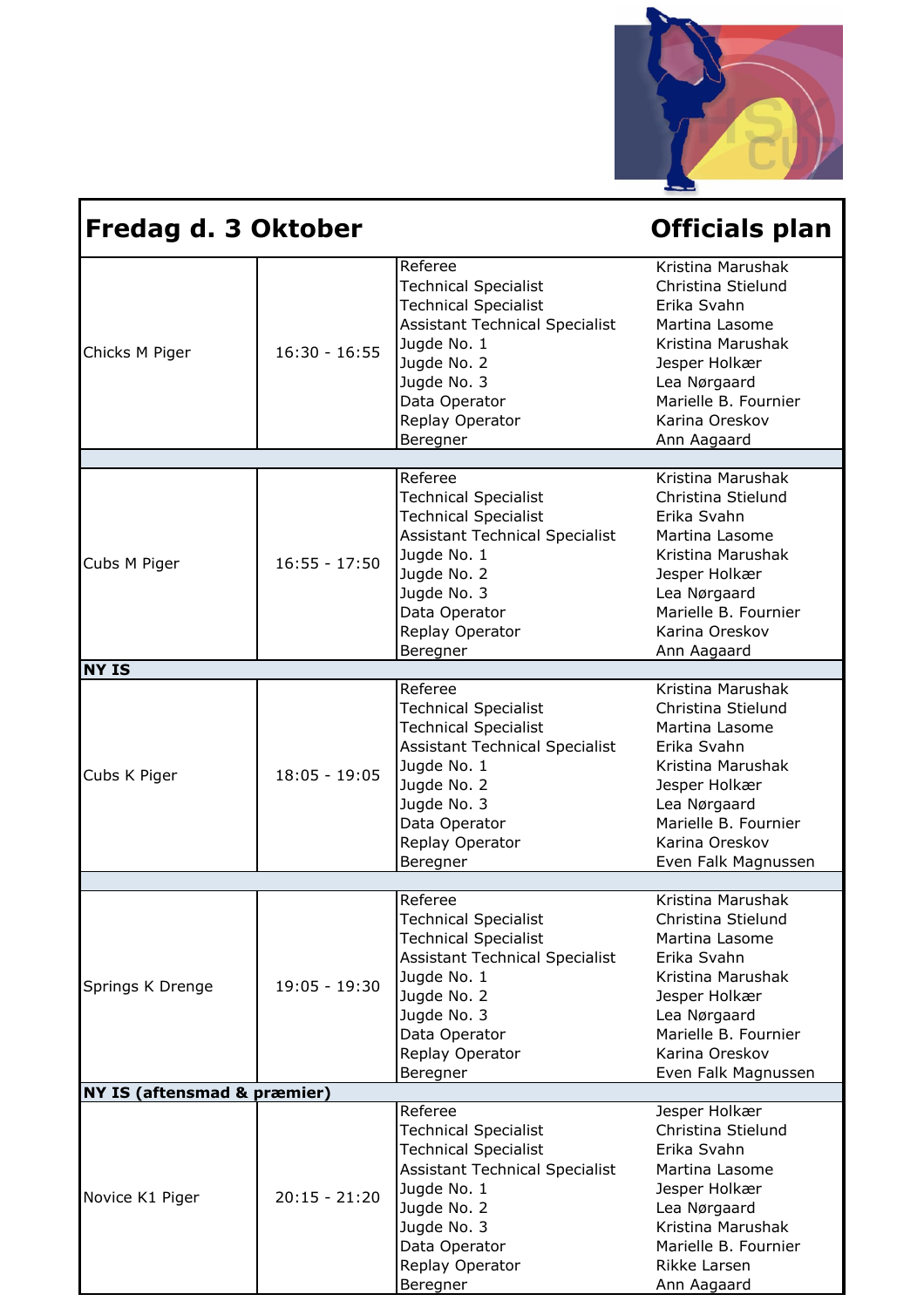| Referee<br><b>Technical Specialist</b><br><b>Technical Specialist</b><br><b>Assistant Technical Specialist</b><br>Jugde No. 1<br>$21:20 - 21:55$<br>Senior K2 Damer<br>Jugde No. 2<br>Jugde No. 3<br>Data Operator<br>Replay Operator<br>Beregner | Jesper Holkær<br>Christina Stielund<br>Erika Svahn<br>Martina Lasome<br>Jesper Holkær<br>Lea Nørgaard<br>Kristina Marushak<br>Marielle B. Fournier<br>Rikke Larsen<br>Ann Aagaard |
|---------------------------------------------------------------------------------------------------------------------------------------------------------------------------------------------------------------------------------------------------|-----------------------------------------------------------------------------------------------------------------------------------------------------------------------------------|

| Lørdag d. 4 Oktober  |                 |                                                                                                                                                                                                                                                           | <b>Officials plan</b>                                                                                                                                                                                                                                               |
|----------------------|-----------------|-----------------------------------------------------------------------------------------------------------------------------------------------------------------------------------------------------------------------------------------------------------|---------------------------------------------------------------------------------------------------------------------------------------------------------------------------------------------------------------------------------------------------------------------|
| Novice M Drenge (SP) | $8:00 - 9:50$   | Referee<br><b>Technical Controller</b><br><b>Technical Specialist</b><br><b>Assistant Technical Specialist</b><br>Jugde No. 1<br>Jugde No. 2<br>Jugde No. 3<br>Jugde No. 4<br>Jugde No. 5<br>Skyggedommer<br>Data Operator<br>Replay Operator<br>Beregner | <b>Christine Hestbech</b><br>Jana Baudysova<br>Christina Stielund<br>Sanni Topholm Janum<br>Christine Hestbech<br>Frantisek Baudys<br>Vivian Letholm<br>Lea Nørgaard<br>Jesper Holkær<br>Claudia Walas<br>Marielle B. Fournier<br>Karina Oreskov<br>Mette Bennetsen |
|                      |                 |                                                                                                                                                                                                                                                           |                                                                                                                                                                                                                                                                     |
| Novice M Piger (SP)  | $8:00 - 9:50$   | Referee<br><b>Technical Controller</b><br><b>Technical Specialist</b><br><b>Assistant Technical Specialist</b><br>Jugde No. 1<br>Jugde No. 2<br>Jugde No. 3<br>Jugde No. 4<br>Jugde No. 5<br>Skyggedommer<br>Data Operator<br>Replay Operator<br>Beregner | Christine Hestbech<br>Jana Baudysova<br>Christina Stielund<br>Sanni Topholm Janum<br>Christine Hestbech<br>Frantisek Baudys<br>Vivian Letholm<br>Lea Nørgaard<br>Jesper Holkær<br>Claudia Walas<br>Marielle B. Fournier<br>Karina Oreskov<br>Mette Bennetsen        |
| <b>NY IS</b>         |                 |                                                                                                                                                                                                                                                           |                                                                                                                                                                                                                                                                     |
| Debs M Drenge (SP)   | $10:05 - 11:05$ | Referee<br><b>Technical Controller</b><br><b>Technical Specialist</b><br><b>Assistant Technical Specialist</b><br>Jugde No. 1<br>Jugde No. 2<br>Jugde No. 3<br>Jugde No. 4<br>Jugde No. 5<br>Skyggedommer<br>Data Operator<br>Replay Operator<br>Beregner | Frantisek Baudys<br>Jana Baudysova<br>Christina Stielund<br>Erika Svahn<br>Frantisek Baudys<br>Vivian Letholm<br>Christine Hestbech<br>Lea Nørgaard<br>Jesper Holkær<br>Claudia Walas<br>Marielle B. Fournier<br>Karina Oreskov<br>Mette Bennetsen                  |
|                      |                 | Referee                                                                                                                                                                                                                                                   | Frantisek Baudys                                                                                                                                                                                                                                                    |
| Debs M Piger (SP)    | $10:05 - 11:05$ | <b>Technical Controller</b><br><b>Technical Specialist</b><br><b>Assistant Technical Specialist</b><br>Jugde No. 1<br>Jugde No. 2<br>Jugde No. 3<br>Jugde No. 4<br>Jugde No. 5<br>Skyggedommer                                                            | Jana Baudysova<br>Christina Stielund<br>Erika Svahn<br>Frantisek Baudys<br>Vivian Letholm<br>Christine Hestbech<br>Lea Nørgaard<br>Jesper Holkær<br>Claudia Walas                                                                                                   |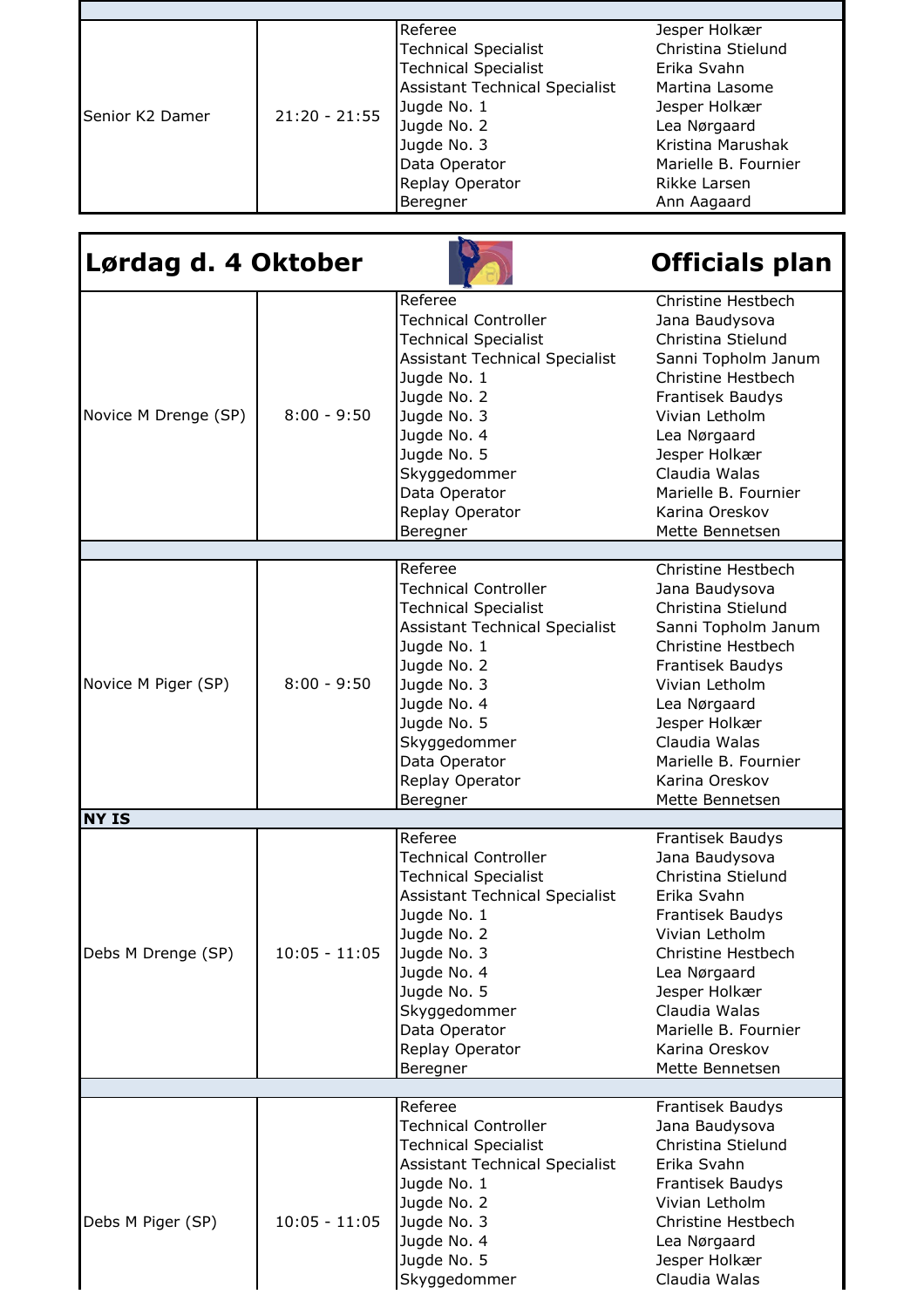|                         |                 | Data Operator<br>Replay Operator<br>Beregner                                                                                                                                                                                                              | Marielle B. Fournier<br>Karina Oreskov<br>Mette Bennetsen                                                                                                                                                                                          |
|-------------------------|-----------------|-----------------------------------------------------------------------------------------------------------------------------------------------------------------------------------------------------------------------------------------------------------|----------------------------------------------------------------------------------------------------------------------------------------------------------------------------------------------------------------------------------------------------|
| Junior M Damer (SP)     | $11:05 - 11:55$ | Referee<br><b>Technical Controller</b><br><b>Technical Specialist</b><br><b>Assistant Technical Specialist</b><br>Jugde No. 1<br>Jugde No. 2<br>Jugde No. 3<br>Jugde No. 4<br>Jugde No. 5<br>Skyggedommer                                                 | Frantisek Baudys<br>Jana Baudysova<br>Christina Stielund<br>Erika Svahn<br>Frantisek Baudys<br>Vivian Letholm<br>Christine Hestbech<br>Lea Nørgaard<br>Jesper Holkær<br>Claudia Walas                                                              |
|                         |                 | Data Operator<br>Replay Operator<br>Beregner                                                                                                                                                                                                              | Marielle B. Fournier<br>Karina Oreskov<br>Mette Bennetsen                                                                                                                                                                                          |
| Senior M Herrer (SP)    | $11:55 - 12:10$ | Referee<br><b>Technical Controller</b><br><b>Technical Specialist</b><br><b>Assistant Technical Specialist</b><br>Jugde No. 1<br>Jugde No. 2<br>Jugde No. 3<br>Jugde No. 4<br>Jugde No. 5<br>Skyggedommer<br>Data Operator<br>Replay Operator<br>Beregner | Frantisek Baudys<br>Jana Baudysova<br>Christina Stielund<br>Erika Svahn<br>Frantisek Baudys<br>Vivian Letholm<br>Christine Hestbech<br>Lea Nørgaard<br>Jesper Holkær<br>Claudia Walas<br>Marielle B. Fournier<br>Karina Oreskov<br>Mette Bennetsen |
| <b>NY IS</b> (frokost)  |                 |                                                                                                                                                                                                                                                           |                                                                                                                                                                                                                                                    |
| Springs K Piger (ny is) | $12:40 - 15:00$ | Referee<br><b>Technical Specialist</b><br><b>Assistant Technical Specialist</b><br>Jugde No. 1<br>Jugde No. 2<br>Jugde No. 3<br>Skyggedommer<br>Data Operator<br>Replay Operator<br>Beregner                                                              | Vivian Letholm<br>Erika Svahn<br>Jana Baudysova<br>Vivian Letholm<br>Frantisek Baudys<br>Christine Hestbech<br>Claudia Walas<br>Even Falk Magnussen<br>Karina Oreskov<br>Ann Aagaard                                                               |
|                         |                 |                                                                                                                                                                                                                                                           |                                                                                                                                                                                                                                                    |
| Springs M piger         | $15:00 - 15:55$ | Referee<br><b>Technical Specialist</b><br><b>Assistant Technical Specialist</b><br>Jugde No. 1<br>Jugde No. 2<br>Jugde No. 3<br>Data Operator<br>Replay Operator<br>Beregner                                                                              | Vivian Letholm<br>Erika Svahn<br>Jana Baudysova<br>Vivian Letholm<br>Frantisek Baudys<br>Christine Hestbech<br>Even Falk Magnussen<br>Rikke Larsen<br>Ann Aagaard                                                                                  |
| <b>NY IS</b>            |                 |                                                                                                                                                                                                                                                           |                                                                                                                                                                                                                                                    |
| Debs K Piger            | $16:10 - 17:25$ | Referee<br><b>Technical Specialist</b><br><b>Assistant Technical Specialist</b><br>Jugde No. 1<br>Jugde No. 2<br>Jugde No. 3<br>Data Operator<br>Replay Operator<br>Beregner                                                                              | Kim Ettrup<br>Martina Lasome<br>Christina Stielund<br>Kim Ettrup<br>Jesper Holkær<br>Lea Nørgaard<br>Even Falk Magnussen<br>Rikke Larsen<br>Ann Aagaard                                                                                            |
| Novice K2 Drenge        | $17:25 - 17:45$ | Referee<br><b>Technical Specialist</b><br><b>Assistant Technical Specialist</b><br>Jugde No. 1<br>Jugde No. 2                                                                                                                                             | Kim Ettrup<br>Martina Lasome<br>Christina Stielund<br>Kim Ettrup<br>Jesper Holkær                                                                                                                                                                  |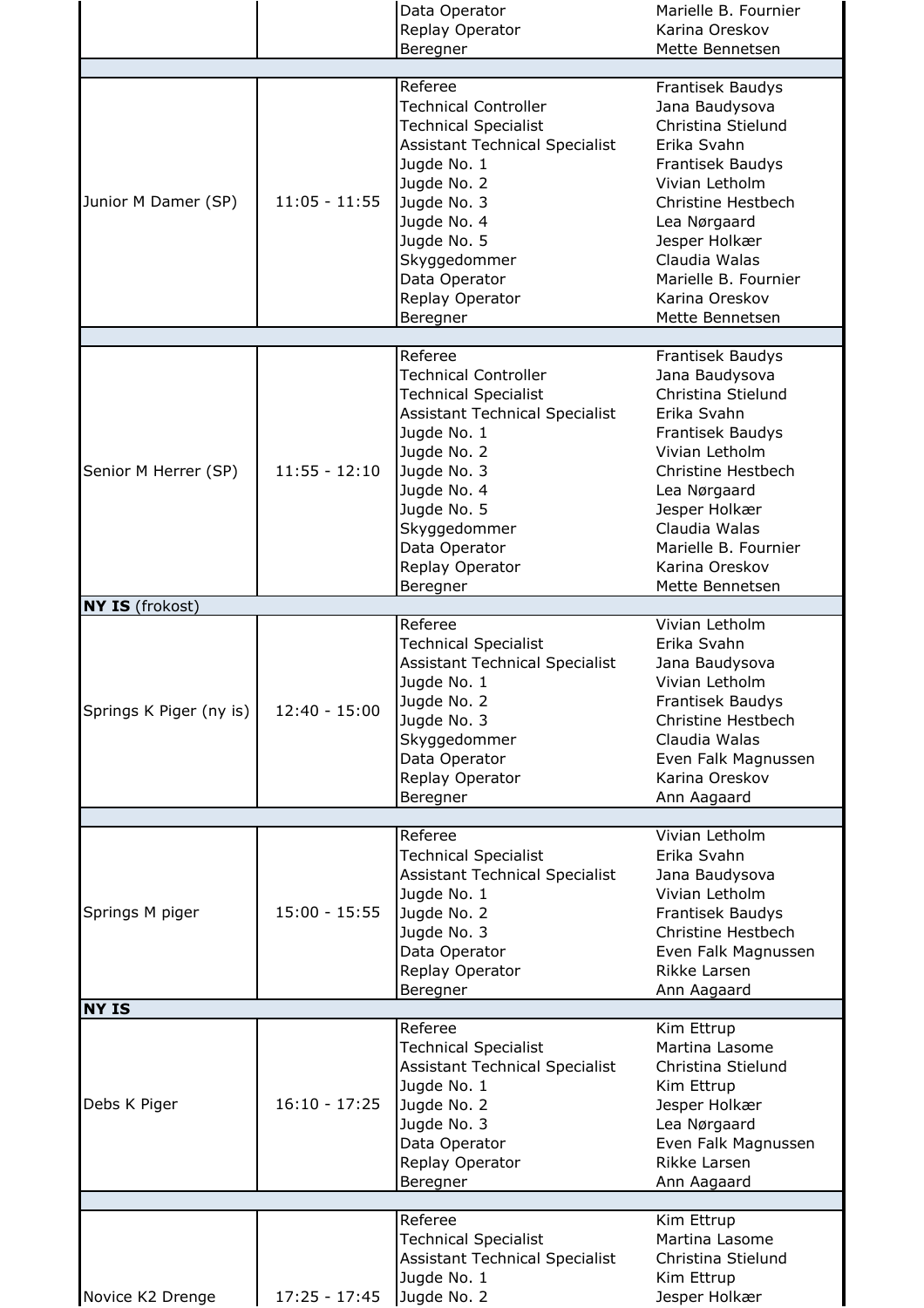|                          |                 | Jugde No. 3                           | Lea Nørgaard        |
|--------------------------|-----------------|---------------------------------------|---------------------|
|                          |                 | Data Operator                         | Even Falk Magnussen |
|                          |                 | Replay Operator                       | Rikke Larsen        |
|                          |                 | Beregner                              | Ann Aagaard         |
|                          |                 |                                       |                     |
|                          |                 | Referee                               | Kim Ettrup          |
|                          |                 | <b>Technical Specialist</b>           | Martina Lasome      |
|                          |                 | <b>Assistant Technical Specialist</b> | Christina Stielund  |
|                          |                 | Jugde No. 1                           | Kim Ettrup          |
| Senior K2 Herrer         | $17:25 - 17:45$ | Jugde No. 2                           | Jesper Holkær       |
|                          |                 | Jugde No. 3                           | Lea Nørgaard        |
|                          |                 | Data Operator                         | Even Falk Magnussen |
|                          |                 | Replay Operator                       | Rikke Larsen        |
|                          |                 | Beregner                              | Ann Aagaard         |
| <b>NY IS (aftensmad)</b> |                 |                                       |                     |
|                          |                 | Referee                               | Jesper Holkær       |
|                          | $18:30 - 19:45$ | <b>Technical Specialist</b>           | Frika Svahn         |
|                          |                 | <b>Assistant Technical Specialist</b> | Martina Lasome      |
|                          |                 | Jugde No. 1                           | Jesper Holkær       |
| Novice K2 Piger          |                 | Jugde No. 2                           | Kim Ettrup          |
|                          |                 | Jugde No. 3                           | Lea Nørgaard        |
|                          |                 | Data Operator                         | Even Falk Magnussen |
|                          |                 | Replay Operator                       | Rikke Larsen        |
|                          |                 | Beregner                              | Ann Aagaard         |
|                          |                 |                                       |                     |
|                          | $19:45 - 20:35$ | Referee                               | Jesper Holkær       |
|                          |                 | <b>Technical Specialist</b>           | Erika Svahn         |
| Junior K2 Damer          |                 | <b>Assistant Technical Specialist</b> | Martina Lasome      |
|                          |                 | Jugde No. 1                           | Jesper Holkær       |
|                          |                 | Jugde No. 2                           | Kim Ettrup          |
|                          |                 | Jugde No. 3                           | Lea Nørgaard        |
|                          |                 | Data Operator                         | Even Falk Magnussen |
|                          |                 | Replay Operator                       | Rikke Larsen        |
|                          |                 | Beregner                              | Ann Aagaard         |

| Søndag d. 5 Oktober |                |                                                                                                                                                                                                                                                           | Officials plan                                                                                                                                                                                                                                    |
|---------------------|----------------|-----------------------------------------------------------------------------------------------------------------------------------------------------------------------------------------------------------------------------------------------------------|---------------------------------------------------------------------------------------------------------------------------------------------------------------------------------------------------------------------------------------------------|
| Junior K1 Damer     | $8:00 - 8:50$  | Referee<br><b>Technical Specialist</b><br><b>Assistant Technical Specialist</b><br>Jugde No. 1<br>Jugde No. 2<br>Jugde No. 3<br>Skyggedommer<br>Data Operator<br>Replay Operator<br>Beregner                                                              | Vivian Letholm<br>Erika Svahn<br>Martina Lasome<br>Vivian Letholm<br>Christine Hestbech<br>Lea Nørgaard<br>Veronica Jensen<br>Karina Oreskov<br>Even Falk Magnussen<br>Mette Bennetsen                                                            |
| <b>NY IS</b>        |                |                                                                                                                                                                                                                                                           |                                                                                                                                                                                                                                                   |
| Debs M Drenge (LP)  | $9:05 - 10:15$ | Referee<br><b>Technical Controller</b><br><b>Technical Specialist</b><br><b>Assistant Technical Specialist</b><br>Jugde No. 1<br>Jugde No. 2<br>Jugde No. 3<br>Jugde No. 4<br>Jugde No. 5<br>Skyggedommer<br>Data Operator<br>Replay Operator<br>Beregner | Christine Hestbech<br>Jana Baudysova<br>Erika Svahn<br>Martina Lasome<br>Christine Hestbech<br>Vivian Letholm<br>Lea Nørgaard<br>Frantisek Baudys<br>Jesper Holkær<br>Veronica Jensen<br>Karina Oreskov<br>Even Falk Magnussen<br>Mette Bennetsen |
|                     |                |                                                                                                                                                                                                                                                           |                                                                                                                                                                                                                                                   |
|                     |                | Referee<br><b>Technical Controller</b><br><b>Technical Specialist</b><br><b>Assistant Technical Specialist</b>                                                                                                                                            | Christine Hestbech<br>Jana Baudysova<br>Erika Svahn<br>Martina Lasome                                                                                                                                                                             |